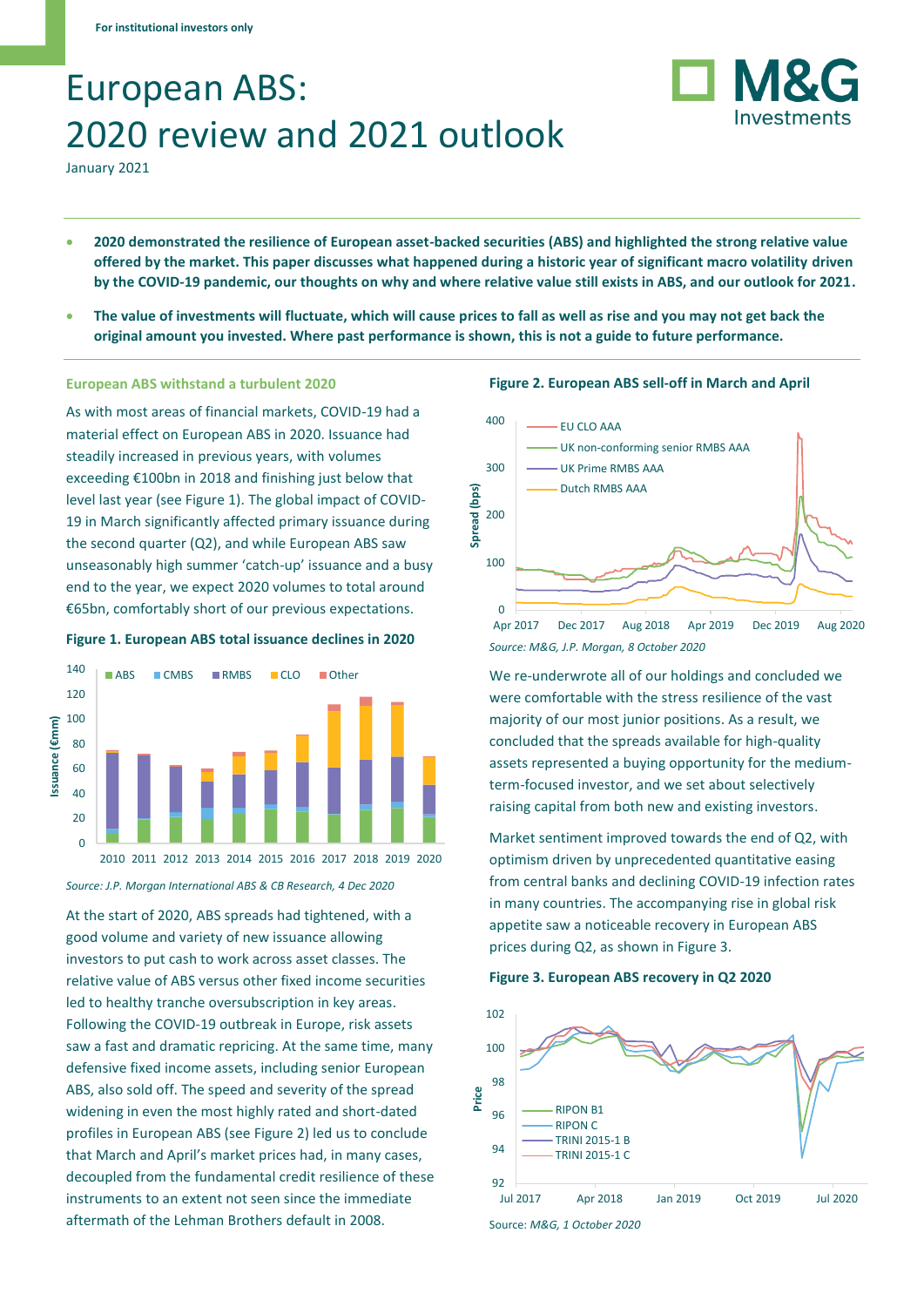Meanwhile, the first post-COVID new issue transactions were priced, primarily across UK consumer transactions and European CLOs, and often on a bilateral or small-club basis. We participated in a number of these trades during the quarter, attracted by more conservative structures, cleaner collateral and better pricing than prior to COVID-19. We also obtained better allocations, given the reluctance or inability of competitors to consider primary market opportunities. We detail some high-level information on a selection of these purchases below.

# ELVET 2020-1 C (RMBS)

**Overview:** Single-A rated mezzanine tranche in a UK prime RMBS transaction issued by Atom Bank, where M&G purchased the entire issued capital structure following bilateral negotiations with the originator. The class C tranche pays a coupon of SONIA plus 225 basis points ('S+225'), which will increase to S+325 if the transaction is not called at its first optional redemption date in June 2025. **Key characteristics:** The portfolio consists of owner-occupied collateral with a weightedaverage current loan-to-value (LTV) of 67.9%, zero delinquencies and only 5.4% exposure to self-employed borrowers. **Comments:** We expect that the reintroduction of the Bank of England's Term Funding Scheme will lower the amount of UK prime RMBS issuance in coming years, so being able to access a highquality pool on a bilateral basis was very appealing.

#### ELSTR 1 A (RMBS)

**Overview:** AAA rated senior UK RMBS tranche in a new issue transaction from Enra Specialist Finance, which comprises prime buy-to-let mortgages, as well as prime and near-prime first- and second-lien owner-occupied mortgage collateral. The senior bonds pays a S+140 coupon, which increases to S+280 if the transaction is not called in November 2023. This is one of the highest stepup coupons of any currently outstanding UK RMBS senior bond. **Key characteristics:** The class A bond has 25.25%

credit enhancement and is backed by 66.65% weightedaverage-indexed LTV collateral, with an average current balance of c.£82,500. The transaction has only 2.9% exposure to COVID-19 payment holiday borrowers, which is well below the sector average. **Comments:** We were one of a small number of investors that were pre-sounded on this trade. Following negotiations on structure and pricing, we were able to secure a significant, protected order in the class A tranche.

# SGSHR 1X A (social housing CMBS)

**Key characteristics:** A portfolio of 1,609 residential units located across England provided for social housing at regulated level of no more than 80% of the local market rate. The senior bonds in this capital structure were priced with a S+125 coupon. **Comments:** In terms of ESG considerations, Sage is a for-profit registered social housing provider regulated in the same way as not-forprofit housing associations. Transactions are issued under Sage's social bond framework, which has been independently verified by Sustainalytics. We were one of a select number of investors that were pre-sounded on this transaction and we participated in the investment grade tranches for a number of portfolios.

#### **Relative value in ABS**

Once the new issue market for European ABS re-opened, we observed a clear distinction in the credit protection offered by primary CLOs, such as BBAME 1X (shown in Figure 4), compared to transactions issued prior to March, such as AVOCA 21X (shown in Figure 5). We were able to buy BBB rated new paper, which structurally appears comparable to single-A tranches from Q1 2020, but at materially wider spreads. Given new transactions typically have a greater ability to withstand extreme default stresses than pre-COVID-19 issues, we were also able to de-risk our portfolios by selling existing BBBs in the secondary market to buy more robust new issue profiles.

**Figures 4&5. Post-COVID BBBs offer comparable protection to pre-COVID single-As, but with materially wider spreads** *4. BBAME 1X capital structure, priced in June 2020. Source: M&G proprietary monitoring tool*

| $\mu$ bo will the capital structure, priced in suite 2020; source, moor proprietary momentum tool |                   |                                          |               |               |            |            |                               |                               |                           |
|---------------------------------------------------------------------------------------------------|-------------------|------------------------------------------|---------------|---------------|------------|------------|-------------------------------|-------------------------------|---------------------------|
| <b>Category</b>                                                                                   | <b>Tranches</b>   | <b>Current</b><br>balance $(\epsilon m)$ | <b>Spread</b> | Mdys/SP/Fitch | Par attach | Par detach | <b>Market value</b><br>attach | <b>Market value</b><br>detach | <b>Breakeven</b><br>price |
| <b>AAA</b>                                                                                        |                   | 140.0                                    | $E+1.6$       | NA/AAA/AAA    | 44.3%      | 100.0%     | 43.5%                         | 43.5%                         | 99.20                     |
| <b>AA</b>                                                                                         | <b>B1, B2</b>     | 27.5                                     | $2.65. E+2.2$ | NA/AA/AA      | 33.3%      | 44.3%      | 32.4%                         | 43.5%                         | 98.80                     |
| ΙA                                                                                                |                   | 20.0                                     | $E+2.8$       | NA/A/A        | 25.4%      | 33.3%      | 24.4%                         | 32.4%                         | 98.63                     |
| <b>BBB</b>                                                                                        | D                 | 15.0                                     | $E + 4.1$     | NA/BBB/BBB-   | 19.4%      | 25.4%      | 18.3%                         | 24.4%                         | 98.38                     |
| <b>BB</b>                                                                                         |                   | 11.0                                     | $E + 6.84$    | NA/BB/BB-     | 15.0%      | 19.4%      | 13.9%                         | 18.3%                         | 97.86                     |
| ΙB                                                                                                |                   | 5.5                                      | $E+7.2$       | $NA/B$ -/B-   | 12.8%      | 15.0%      | 11.7%                         | 13.9%                         | 97.84                     |
| <b>Equity</b>                                                                                     | Subordinated 31.5 |                                          |               |               | 0.3%       | 12.8%      | $-1.0%$                       | 11.7%                         |                           |

*5. AVOCA 21X capital structure, priced in February 2020. Source: M&G proprietary monitoring tool*

| <b>Category</b> | <b>Tranches</b>   | <b>Current</b>         | <b>Spread</b> | Mdys/SP/Fitch | Par attach | Par detach | <b>Market value</b> | <b>Market value</b> | <b>Breakeven</b> |
|-----------------|-------------------|------------------------|---------------|---------------|------------|------------|---------------------|---------------------|------------------|
|                 |                   | balance $(\epsilon m)$ |               |               |            |            | attach              | detach              | price            |
| <b>AAA</b>      | A1, A2            | 279.0                  | $E + 0.89$    | NA/AAA/AAA    | 38.0%      | 100.0%     | 37.1%               | 37.1%               | 99.04            |
| <b>AA</b>       | <b>B1, B2</b>     | 45.0                   | $1.85, E+1.5$ | NA/AA/AA      | 28.0%      | 38.0%      | 27.0%               | 37.1%               | 98.59            |
| ΙA              |                   | 32.5                   | $E + 2.1$     | NA/A/A        | 20.8%      | 28.0%      | 19.6%               | 27.0%               | 98.36            |
| <b>BBB</b>      | D                 | 28.0                   | $E + 3.15$    | NA/BBB/BBB-   | 14.6%      | 20.8%      | 13.3%               | 19.6%               | 97.58            |
| <b>BB</b>       |                   | 23.8                   | $E + 5.1$     | $NA/BB-/BB-$  | 9.3%       | 14.6%      | 8.0%                | 13.3%               | 95.25            |
| B               |                   | 12.5                   | $E+7.48$      | $NA/B$ -/B-   | 6.5%       | 9.3%       | 5.2%                | 8.0%                | 94.35            |
| <b>Equity</b>   | Subordinated 35.6 |                        |               |               | $-1.4%$    | 6.5%       | $-2.9%$             | 5.2%                |                  |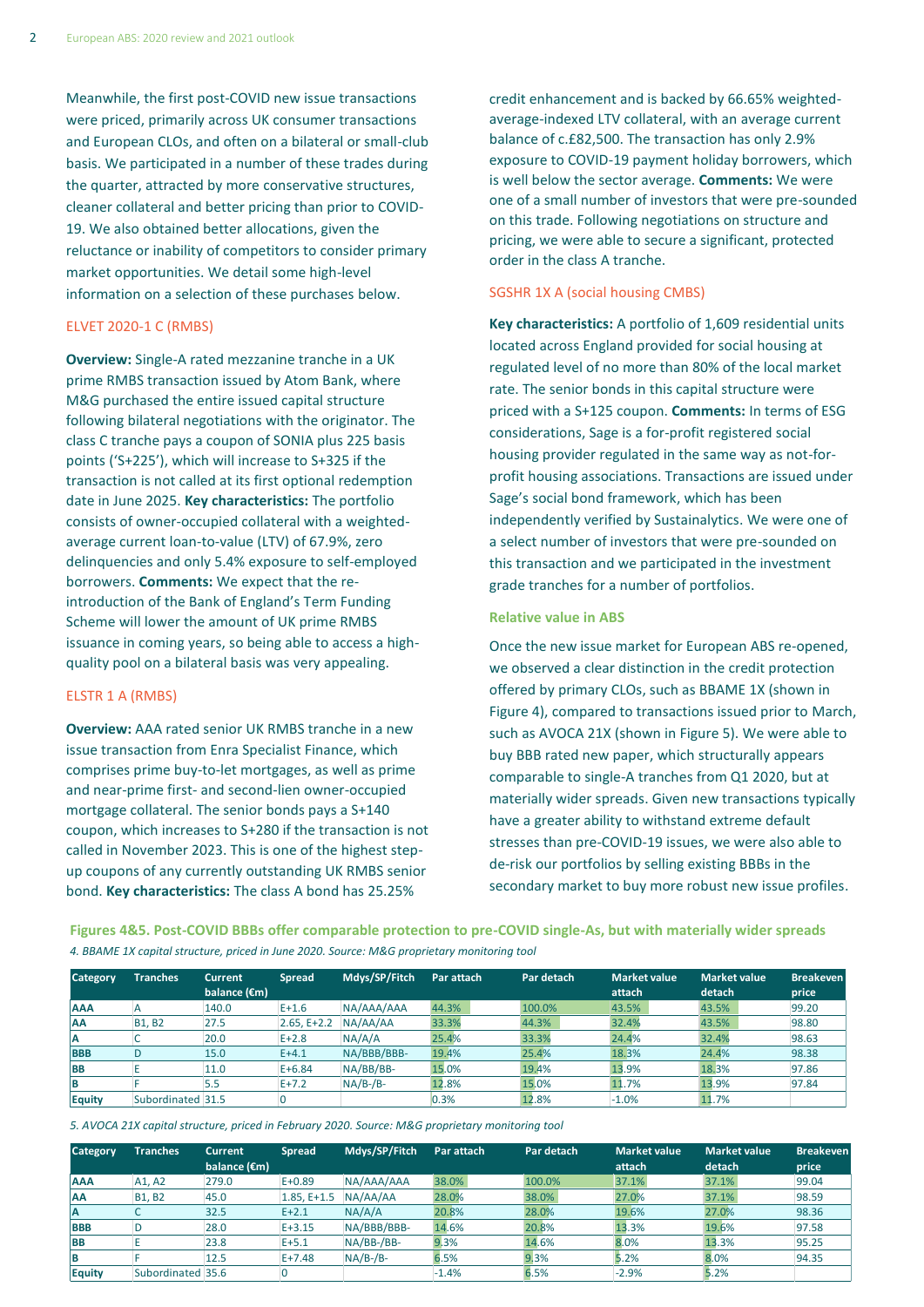# **ESG**

We are long-term investors and we believe ESG plays a significant role in the success of our investments. As such, ESG analysis is an integral part of our investment process. We incorporate ESG issues into our analysis wherever we feel they are likely to have a meaningful impact on risk or return. Over recent years, this has been incorporated in every credit write-up completed for each new investment made.

There are growing signs that regulators are pushing ABS markets to incorporate ESG-style reporting and considerations. The lack of independent, third-party ESG scores for ABS makes it difficult to include explicit ESG targets in investment objectives; however, managers should be expected to incorporate an ESG framework in investment decisions. In Figure 6, we illustrate how we incorporate ESG considerations into ABS investing. We will also be providing you with further updates on our ESG efforts in early 2021, which you should receive from your usual M&G contact.

# **Figure 6. Our ESG considerations**

|                                    | <b>ENVIRONMENTAL</b> |                                                                                                                                         | <b>SOCIAL</b>                                                              |                                                                                                                     | <b>GOVERNANCE</b>                                                                                                                                                                   |                                                                                                                                      |
|------------------------------------|----------------------|-----------------------------------------------------------------------------------------------------------------------------------------|----------------------------------------------------------------------------|---------------------------------------------------------------------------------------------------------------------|-------------------------------------------------------------------------------------------------------------------------------------------------------------------------------------|--------------------------------------------------------------------------------------------------------------------------------------|
|                                    | <b>EXCLUDE</b>       | <b>ASSESS</b>                                                                                                                           | <b>EXCLUDE</b>                                                             | <b>ASSESS</b>                                                                                                       | <b>EXCLUDE</b>                                                                                                                                                                      | <b>ASSESS</b>                                                                                                                        |
| <b>All ABS</b>                     | <b>No exclusions</b> | • Tighter pricing<br>accepted for long-<br>term, sustainable<br>collateral<br>• % of green<br>receivables                               | See individual<br>criteria below                                           | • How socially<br>responsible is the<br>underlying lending<br>operation<br>• Underwriting and<br>recovery practices | · Sponsor related, e.g.<br>money laundering<br>considerations, criminality,<br>evidence of poor business<br>practises                                                               | • View on<br>management/<br>sponsor/swap<br>counterparty<br>• Fines/regulatory<br>issues at sponsor<br>• Data reporting/<br>openness |
| <b>RMBS</b>                        |                      | • Energy efficiency (e.g.<br>renovations)<br>• High environmental<br>risk regions                                                       | • Predatory<br>lending<br>• Unsuitable<br>and<br>unaffordable<br>borrowing | • Mortgage<br>affordability, % low<br>income borrowers<br>· Owner-occupied or<br>buy-to-let                         | · High 'churn' lender<br>• Predatory servicing<br>practises (work-out process)                                                                                                      | • High pricing/liquidity<br>premium for new<br>entrants / untested<br>lending practises                                              |
| <b>Auto loan</b><br><b>ABS</b>     |                      | • % of diesel cars in the<br>pool                                                                                                       | • As per<br><b>RMBS</b>                                                    | • Financial education<br>provided for more<br>complex financing<br>options?                                         | • As per RMBS                                                                                                                                                                       |                                                                                                                                      |
| <b>Consumer</b><br><b>loan ABS</b> |                      |                                                                                                                                         | • Payday<br>lending                                                        | • As per auto loans                                                                                                 |                                                                                                                                                                                     |                                                                                                                                      |
| <b>CMBS</b>                        |                      | • Energy efficiency<br>· High environmental<br>risk regions e.g. % of<br>assets in flood risk<br>areas                                  | <b>No exclusions</b>                                                       | • Social housing<br>CMBS: for- or not-<br>for-profit?                                                               | • Erosion of lending norms<br>affecting the sustainability<br>of the market, e.g. too loose<br>or non-existent covenants                                                            |                                                                                                                                      |
| <b>CLO</b>                         |                      | • Specific concerns<br>about oil & gas                                                                                                  |                                                                            | • Effort to rate large<br>corps on social<br>metrics e.g. specific<br>concerns on finance<br>companies, tobacco     | • CLO manager governance<br>e.g. unsatisfactory risk<br>retention                                                                                                                   | • Misalignment of<br>interest with CLO<br>manager                                                                                    |
| $SRT -$<br>corporate               |                      | • Effort to rate<br>underlying borrowers<br>on environmental<br>metrics, either line by<br>line or by sector e.g. oil<br>& gas exposure |                                                                            | • As per CLOs                                                                                                       | • Usage of capital released.<br>Every SRT issuer we deal<br>with is a routine lender to<br>the economy it is involved<br>in. We only invest in core<br>assets in core jurisdictions | • Issuer jump to<br>default risk e.g.<br>controversies leading<br>to high default risk                                               |
| $SRT -$<br>other                   |                      | • Refinance risk                                                                                                                        |                                                                            | • Social positive<br>impact e.g. SME<br>lending to the real<br>economy                                              | • As per SRT corporates                                                                                                                                                             |                                                                                                                                      |

# **Brexit**

The Brexit deal agreed between the UK and EU at the end of 2020 provides greater certainty around their future trading relationship, which we believe should mitigate the potential risks that failure to reach a mutual agreement would likely have posed for sterling-denominated assets. The deal could be potentially supportive for UK ABS spreads in 2021, given the sizeable risk premium attributed to these assets in recent years. On the supply side, the agreement is likely to give UK ABS originators more confidence to issue transactions in Q1 2021, which may have been considerably less likely in a no-deal scenario.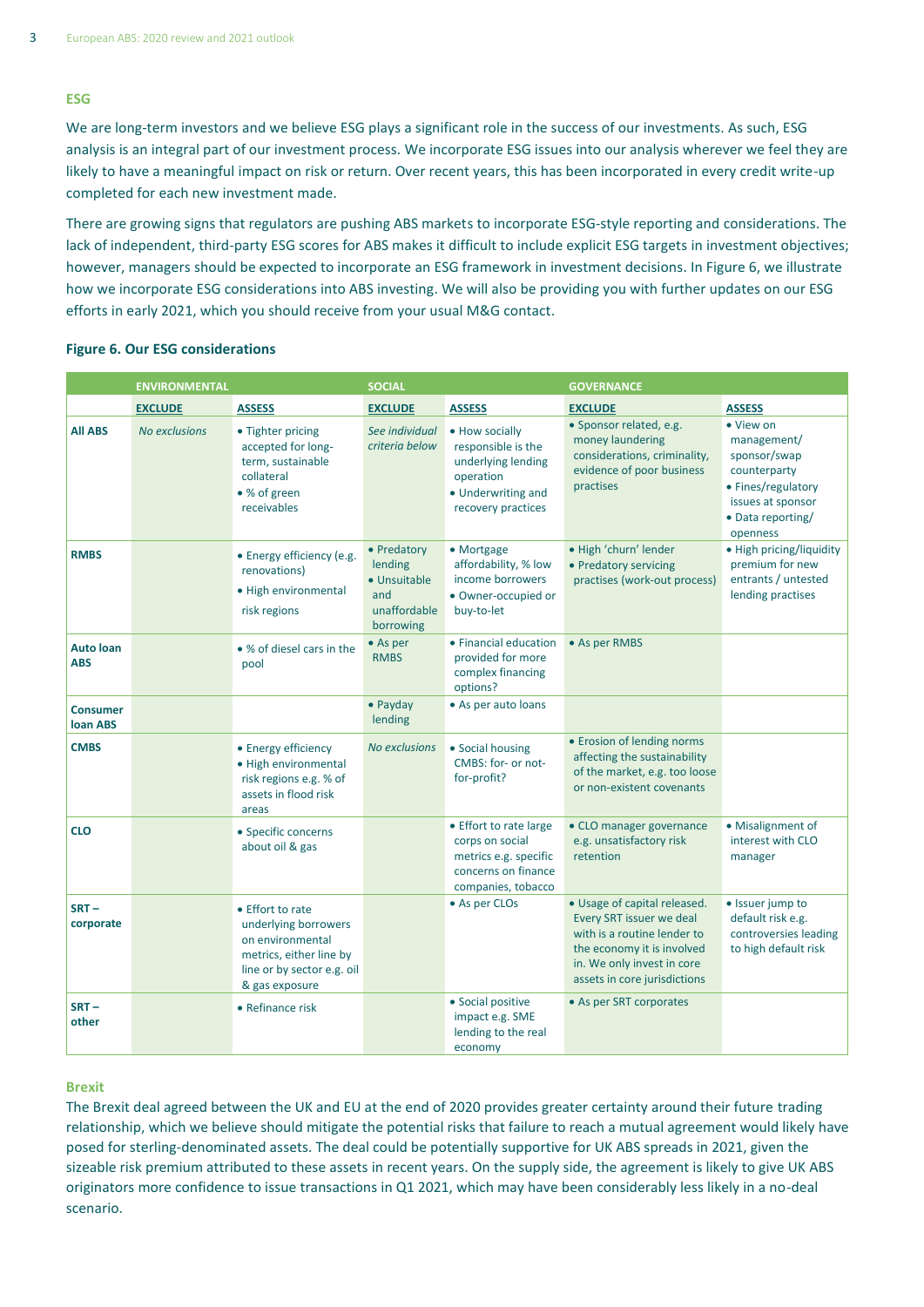#### **Outlook**

2020 saw almost unprecedented levels of volatility across financial markets. Navigating these conditions required significant levels of resilience and adaptability, including, from our perspective, the successful implementation of working from home within the ABS team and wider M&G organisation.

The broad recovery across asset classes has been remarkable, aided by swift and significant policy responses from governments and central banks. While the recovery in European ABS has been more gradual than that in corporate and sovereign bond markets, we believe this disparity can be explained primarily by the lack of direct benefit from central bank asset purchases in ABS relative to other areas.

In March, we felt the significant re-pricing across ABS markets presented attractive medium-term opportunities for investors with patient capital and the extensive resources required to evaluate each individual trade. This view appears to have been justified to date, with the combination of price recoveries and more robust structures from Q2 onwards enabling us to participate in potentially attractive deals and to reposition our portfolios.

Nevertheless, unlike other areas of European fixed income, European ABS spreads are still generally wider than at the start of 2020. We believe the relative value argument for this asset class therefore remains compelling. In our view, ABS markets retain significant potential for both future opportunities and further yield compression in 2021, which we feel, should they materialise, we are well-positioned to capture.

#### **M&G ABS team**

#### **Key terms**

- ABS: asset-backed securities
- CLO: collateralised loan obligation
- CMBS: commercial mortgage-backed securities
- Market value attach: minimum of pool-level losses at their given market value at which a given tranche begins to suffer losses
- Market value detach: market value amount of pool losses that wipe out the tranche
- Par attach: minimum of par pool-level losses at which a given tranche begins to suffer losses
- Par detach: amount of par pool losses that wipe out the tranche
- RMBS: residential mortgage-backed securities
- SONIA: sterling overnight index average
- SRT: significant risk transfers
- STS: simple, transparent and standardised